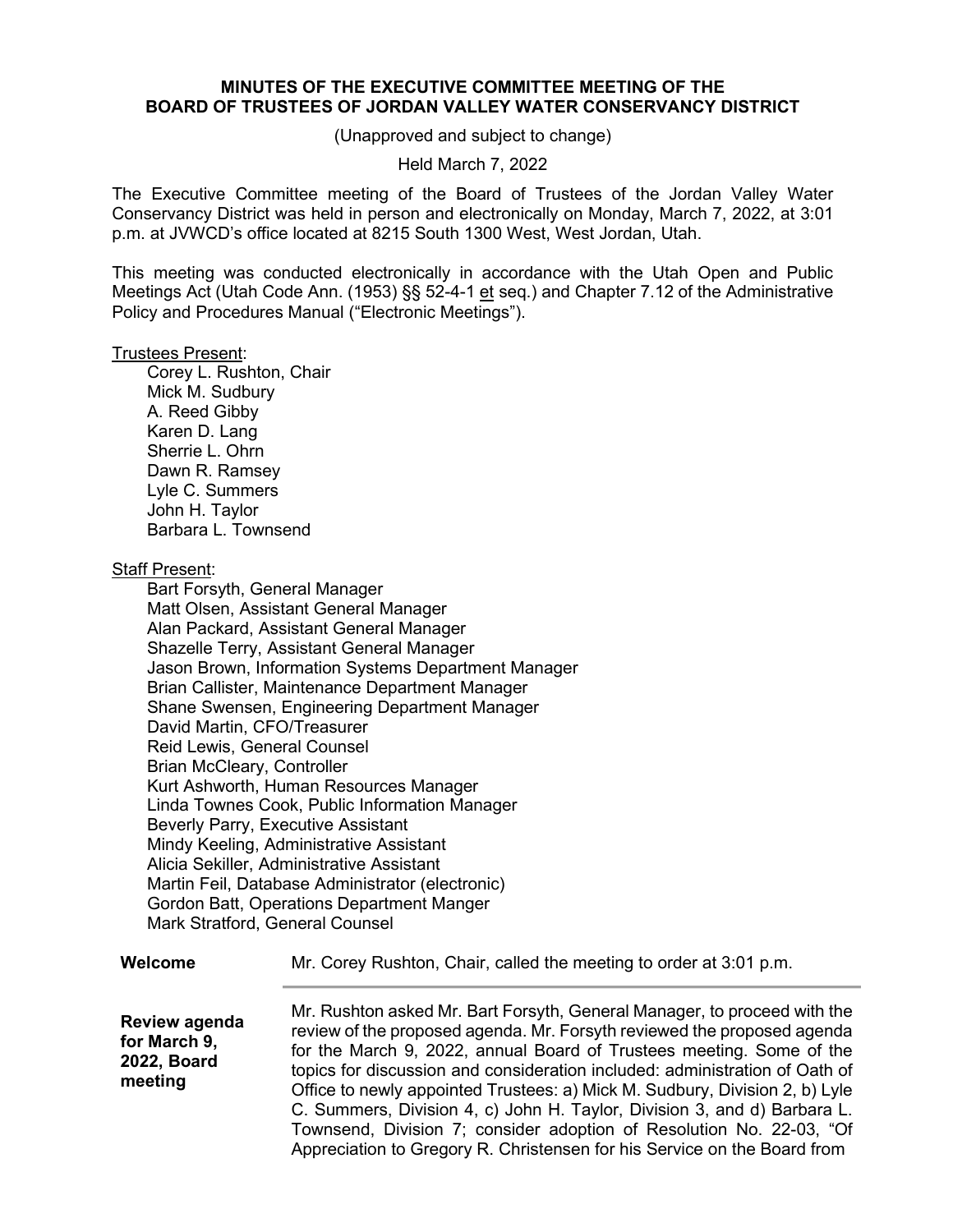February 2014 to February 2022"; consider approval of minutes of the Executive Committee meeting held February 7, 2022, minutes of the regular Board meeting held February 9, 2022, and the Trustees expenses report for February 2022; election of District Officers for the coming year; consider approval to allow Barbara Townsend to attend The Colorado River Compact: Navigating the Future Conference, in lieu of the Utah Water Users Workshop and the WaterSmart Innovations Conference and Exposition in lieu of the Colorado River Water Users Association Conference, and allow Lyle Summers to attend the WaterSmart Innovations Conference and Exposition in lieu of the AWWA ACE 2022 Conference; consider approval as a concurring party to a Temporary Water Purchase and Sale Agreement; consider approval of Inflation Response Payment to employees; consider award of construction contract for Southeast Regional Water Treatment Plant Boilers and Controls Upgrades; consider award of construction contract for Southeast Regional Water Treatment Plant Fluoride Room Upgrades; consider award of construction contract for Deep Well #6 Well Improvements; consider award of construction contract for 4700 South 5600 West Vault Improvements; report on procurement method to be used to purchase sedimentation equipment for the Jordan Valley Water Treatment Plant; consider approval of contract and expenditure for grounds services; legislative update report; core mission reports; standing committee reports; and various routine reporting items. A closed session was proposed to discuss deployment of security personnel, devices, or systems.

As the election of District officers is included on the Board agenda, Mr. Rushton asked Mr. Forsyth to review the current District officers which are: Corey L. Rushton, Chair; Karen D. Lang, Vice Chair; John H. Taylor, Finance Committee Chair; Lyle C. Summers, Conservation Committee Chair; Barton A. Forsyth, Clerk; Alan E. Packard, Assistant Clerk; and David D. Martin, Treasurer.

Mr. John Taylor arrived at 3:09 p.m.

**Review travel/training policy for Trustees**

**Annual training for Trustees on Open and Public Meetings Act**

**Discuss Utah Public Officers' and Employee Ethics' Act**

Ms. Beverly Parry, Executive Assistant, reviewed Trustee travel and training. The following items were reviewed: conferences available for the Trustees to attend, training compensation, per diem, reimbursable travel expenses, and the Trustee payroll form.

Mr. Mark Stratford, General Counsel, presented training on the Open and Public Meetings Act. He noted this training is required to be presented to the Board on an annual basis. All provisions of the Act that apply to the District were reviewed with the Board.

Mr. Stratford presented training on the Utah Public Officers' and Employees' Ethics Act. He noted that each year, each Trustee must acknowledge that she/he is aware, understands, and agrees to comply with the Ethics Act under the JVWCD Administrative Policy and Procedures Manual. Mr. Stratford asked each Trustee to read the Act and, if they understand it, to sign and date the Annual Certification and return it to staff.

Ms. Dawn Ramsey arrived in person at 3:47 p.m. She attended electronically up to this point.